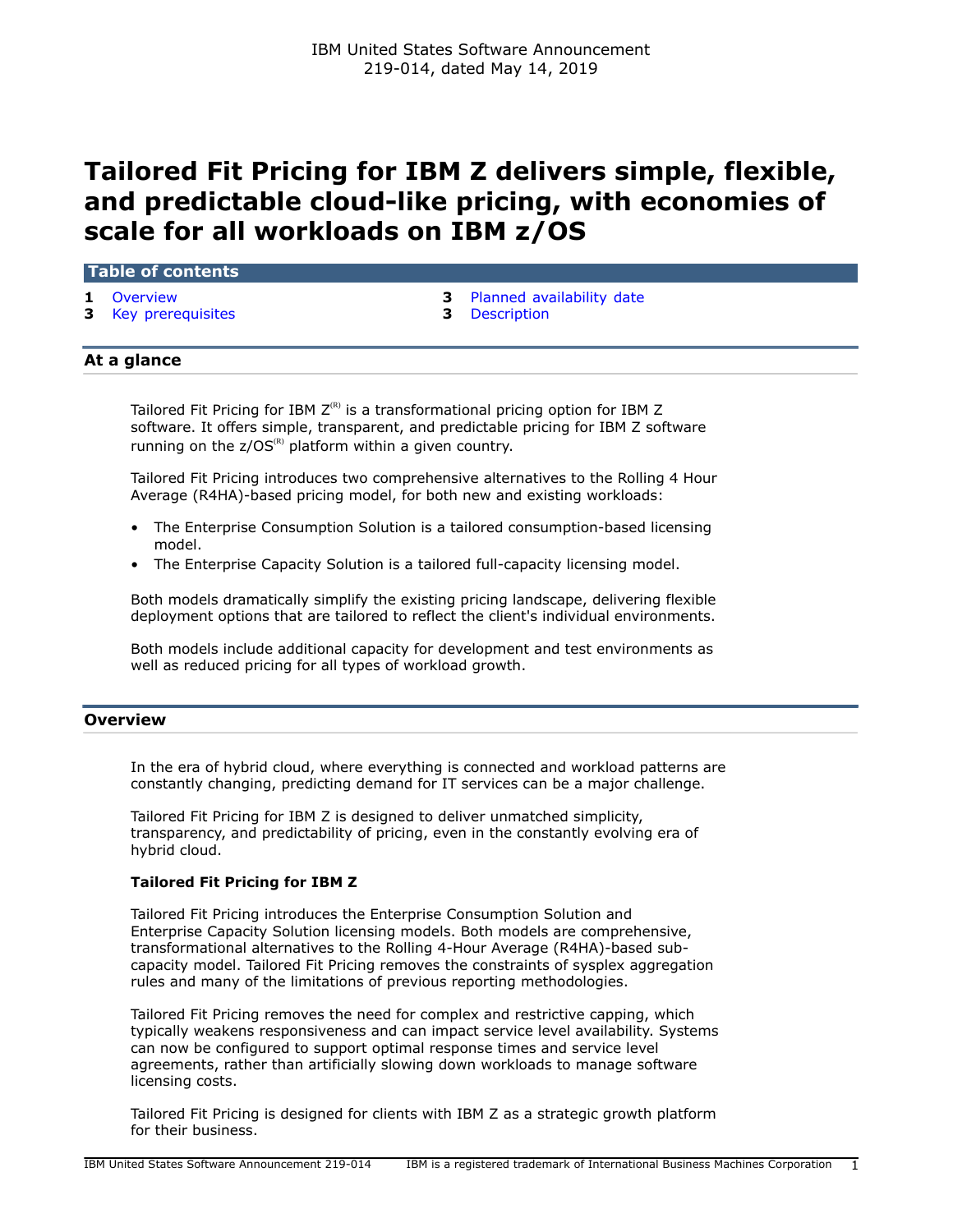Highlights of both models include:

- Licensing models that remove the need for capping to manage costs, enabling clients to take full advantage of the hardware they own
- Increased capacity for development and test (DevTest) environments, enabling clients to dramatically increase DevTest activities
- Aggressive pricing for all types of workload growth, without requiring additional approvals, or additional tagging and tracking

## **Enterprise Consumption Solution**

The Enterprise Consumption Solution is a tailored usage-based pricing model, where compute is measured on a per-MSU consumed basis. MSU consumption is aggregated hourly, providing a measurement system that better reflects actual system utilization.

Charges are based on the total MSUs consumed annually, which greatly assists clients with seasonal workload pattern variations. Charging based on total MSUs consumed removes the need for manual or automated capping, allowing systems to be configured to support optimal response times and service level agreements.

Highlights of the Enterprise Consumption Solution include:

- Committed per-MSU consumed licensing simplifies pricing and removes the need for capping.
- Annual MSU entitlements allow seasonal variations to be smoothed over a full 12-month period.
- Aggressive growth pricing for all MSU consumption above a committed baseline.

The Enterprise Consumption Solution is an alternative to a R4HA-based pricing model for all production workloads, whether new, existing, or growth. This greatly improves deployment flexibility, without the requirement for LPAR level micromanagement of  $IBM^{(R)}$  program usage.

The Enterprise Consumption Solution offers price predictability and flexibility for clients who rely on IBM Z for their mission-critical workloads. It is offered in conjunction with the Application Development and Test Solution to deliver a comprehensive end-to-end pricing solution for all stages of the application lifecycle.

## **Enterprise Capacity Solution**

The Enterprise Capacity Solution is a tailored full-capacity licensing model, offering the maximum level of cost predictability. Charges are referenced to the overall size of the physical environment. Charges are calculated based on the estimated mix of workloads running, while providing the flexibility to vary actual usage across workloads. Charges include increased capacity for development and test environments and reduced pricing for all types of workload growth.

Charging based on the overall size of the physical environment removes the need for manual or automated capping, allowing systems to be configured to support optimal response times and service level agreements.

Highlights of the Enterprise Capacity Solution include:

- Simplest available pricing, with fixed monthly costs covering the full capacity of the enterprise
- Flexibility to reconfigure technical environments within the full capacity without changes to licensing requirements or pricing
- Allowance for aggressive growth pricing for new and existing applications
- Allowance for substantially increased DevTest capacity

The Enterprise Capacity Solution is an alternative to a R4HA-based pricing model for all workloads, whether new, existing, or growth. This model allows for maximum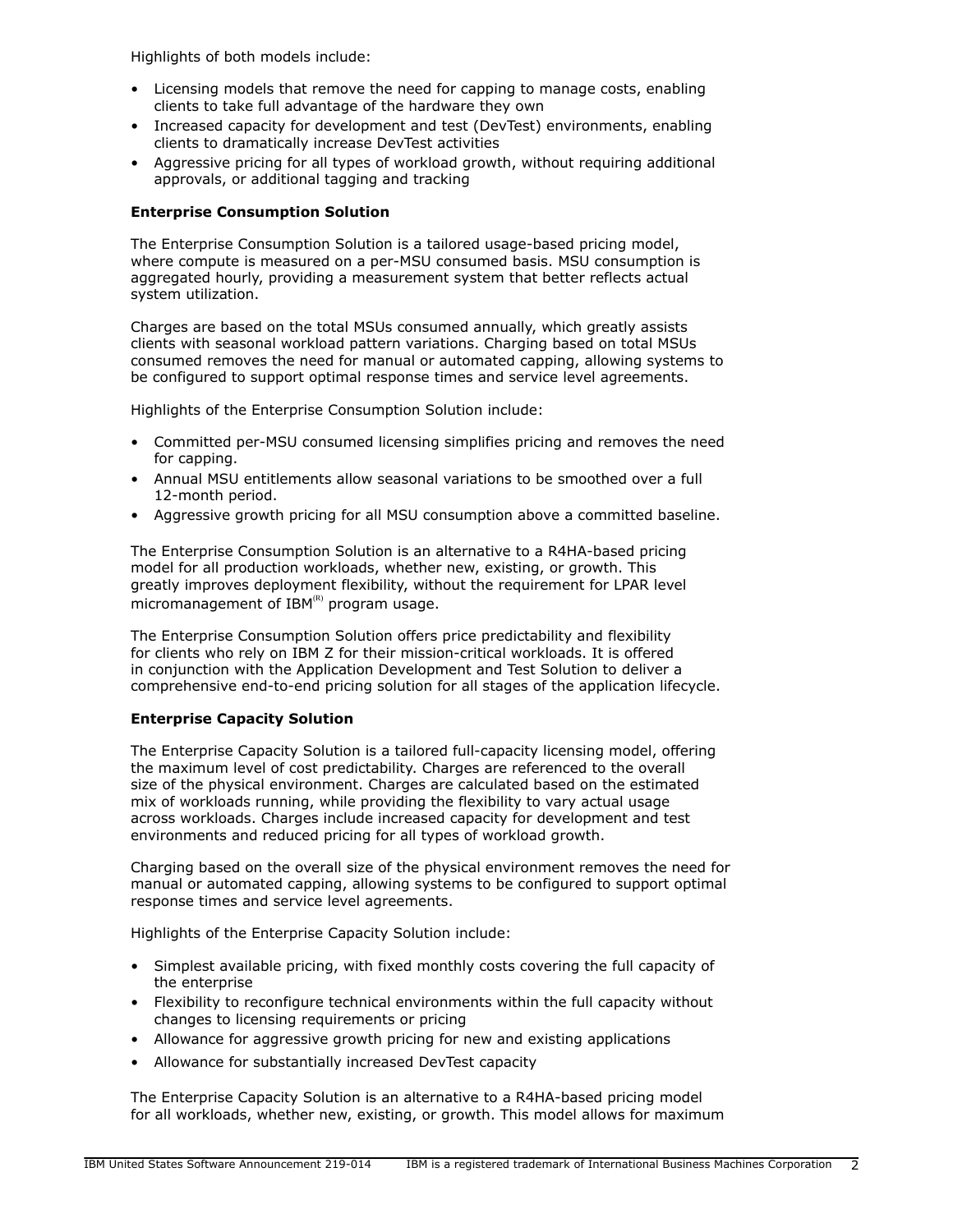deployment flexibility, without the requirement for LPAR level micromanagement of IBM software program usage.

The Enterprise Capacity Solution offers the maximum level of price predictability and financial certainty for clients who rely on IBM Z for their mission-critical workloads. As a highly customized offering, it may be combined with other IBM Z hardware and software offerings, such as  $Linux^{(R)}$  on IBM Z.

#### **Enterprise Solution License Charges**

Enterprise Solution License Charges (ESLC) are a new type of Monthly License Charge (MLC) pricing methodology for Enterprise Solutions that are tailored to a client's individual environments and requirements.

# **Changes to Container Pricing for IBM Z offerings**

The Container Pricing for IBM Z name will change to Tailored Fit Pricing for IBM Z. The IBM Application Development and Test Solution and the IBM New Application Solution that were previously introduced under the Container Pricing for IBM Z name, are now offered under the Tailored Fit Pricing for IBM Z name.

## <span id="page-2-1"></span>**Key prerequisites**

The key requirements for Tailored Fit Pricing for IBM Z Enterprise Solutions include:

- Minimum hardware: all machines must be IBM  $z14^{\text{TM}}$  Models M01-M05 or  $z14$ Model ZR1.
- IBM z/OS V2.2, or later, operating system.
- Additional requirements for Enterprise Consumption Solutions include:
	- Use of the IBM Sub-Capacity Reporting Tool (SCRT) V27.1.0, or later, according to the requirements and guidelines in the SCRT Users Guide.
	- Use of SCRT for each reporting period and submission of the resulting SCRT report to IBM monthly.
	- Use of unique solution IDs that are provided by IBM or the IBM License Management Support (LMS) website.
	- Where a production system is deployed to a z/OS system that runs as a z/VM<sup>(R)</sup> guest, RMF Monitor I gatherer option VMGUEST to be specified.

The key requirements for the Application Development and Test Solution and the New Application Solution remain unchanged. For requirements, see the announcement letters in the [Reference information](#page-6-0) section.

## <span id="page-2-0"></span>**Planned availability date**

June 21, 2019

# <span id="page-2-2"></span>**Description**

The Enterprise Consumption Solution and the Enterprise Capacity Solution are IBM priced offerings that are tailored to a client's individual environments and requirements. Selecting these offerings transitions a client's existing pricing structure to a new Tailored Fit Pricing model, which includes the establishment of MLC and MSU baselines. The standard features of these offerings are outlined below; however, clients should contact their sales team to understand in more detail how these offerings can be tailored to benefit them.

#### **Eligibility requirements**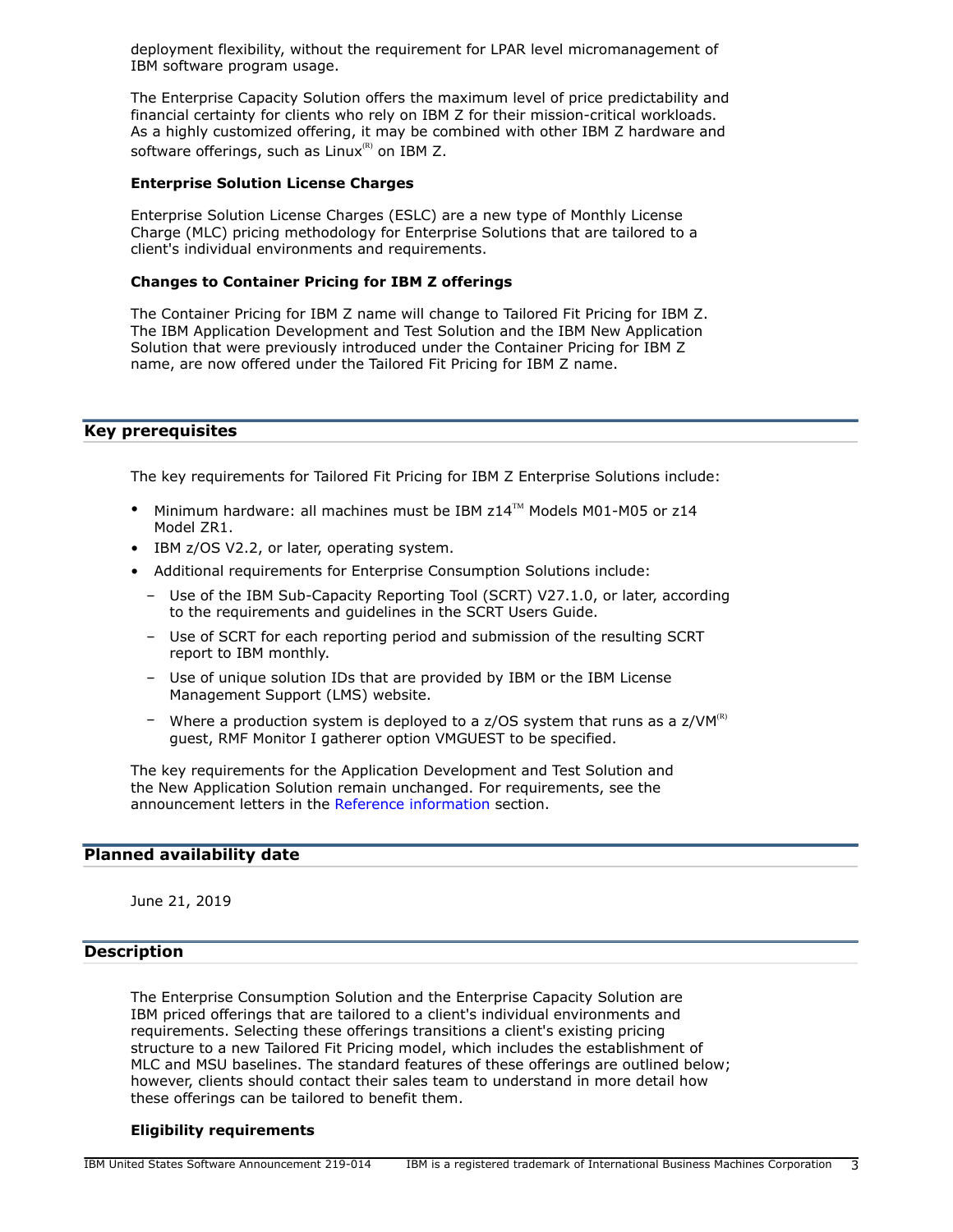The Enterprise Consumption Solution and the Enterprise Capacity Solution require all machines to be IBM z14 Models M01-M05 or z14 Model ZR1, throughout the enterprise. For the purposes of the Tailored Fit Pricing for IBM Z solution, an *enterprise* is defined as any legal entity, and the subsidiaries it owns by more than 50%, within a single country. Clients may have only one Enterprise Consumption Solution or one Enterprise Capacity Solution per country, and these solutions may not span country borders.

Clients that are outsourcing service providers are not eligible for the Enterprise Consumption Solution or Enterprise Capacity Solution offerings.

## **Enterprise Consumption Solution**

The Enterprise Consumption Solution is a tailored usage-based pricing model, where compute is measured on a transparent per-MSU consumed basis.

#### *MSU consumption*

MSUs consumed are aggregated hourly, providing a measurement system that better reflects actual system utilization. Licensing and associated charges are based on MSUs consumed across the enterprise, helping clients to maintain predictability of pricing even when the workload demands are unpredictable.

As an example, if the MSUs consumed over a 3-hour period were 100 in hour 1, 250 in hour 2, and 150 in hour 3, the number of billable MSUs consumed for that 3-hour period would be 500. MSUs continue to be aggregated this way across the entire reporting period.

#### *Calculating the MSU and MLC baselines*

The MSU baseline is set according to the previous 12 months' MSU consumption usage, as reported in the N7 section of the Sub-Capacity Reporting Tool (SCRT) plus any MSU growth commitment.

As an example, if the total number of MSUs consumed for the production workload over the previous 12 months was 1,200,000 MSUs consumed, with a growth commitment of 24,000 MSUs, then the minimum annual baseline commitment would be 1,224,000 MSUs consumed.

The MLC baseline charges are set according to the previous 12 months' charges for the IBM sub-capacity MLC programs, plus any growth commitment. The previous 12 months' charges are based on entitled pricing at the time, subject to announced price changes and currently applicable Technology Transition Offering. The MLC charges for committed MSU growth are based on aggressive growth pricing.

## *Annual MSU consumption baseline and entitlements*

MSU consumption in an Enterprise Consumption Solution is based on a committed annual MSU entitlement. This allows seasonal variations and utilization spikes to be smoothed out over a full 12-month period.

As an example, if the annual MSU entitlement is 1,200,000 MSUs consumed and the actual measured usage in month 1 was 90,000 MSUs consumed, the entitlement balance available for the remaining 11 months of the entitlement period would be 1,110,000.

Total MSUs consumed will be reconciled at the end of a 12-month period. While the annual MSU entitlement is committed, entitlements not used may be carried over to the next contract year. Any unused MSUs not utilized at the end of the contract period would expire.

As an example, if at the end of the 12-month period, the total consumed MSUs were 1,175,000, the remaining 25,000 MSUs could be carried over to the next 12-month period; 1,225,000 MSUs would be available for consumption in the next 12-month period.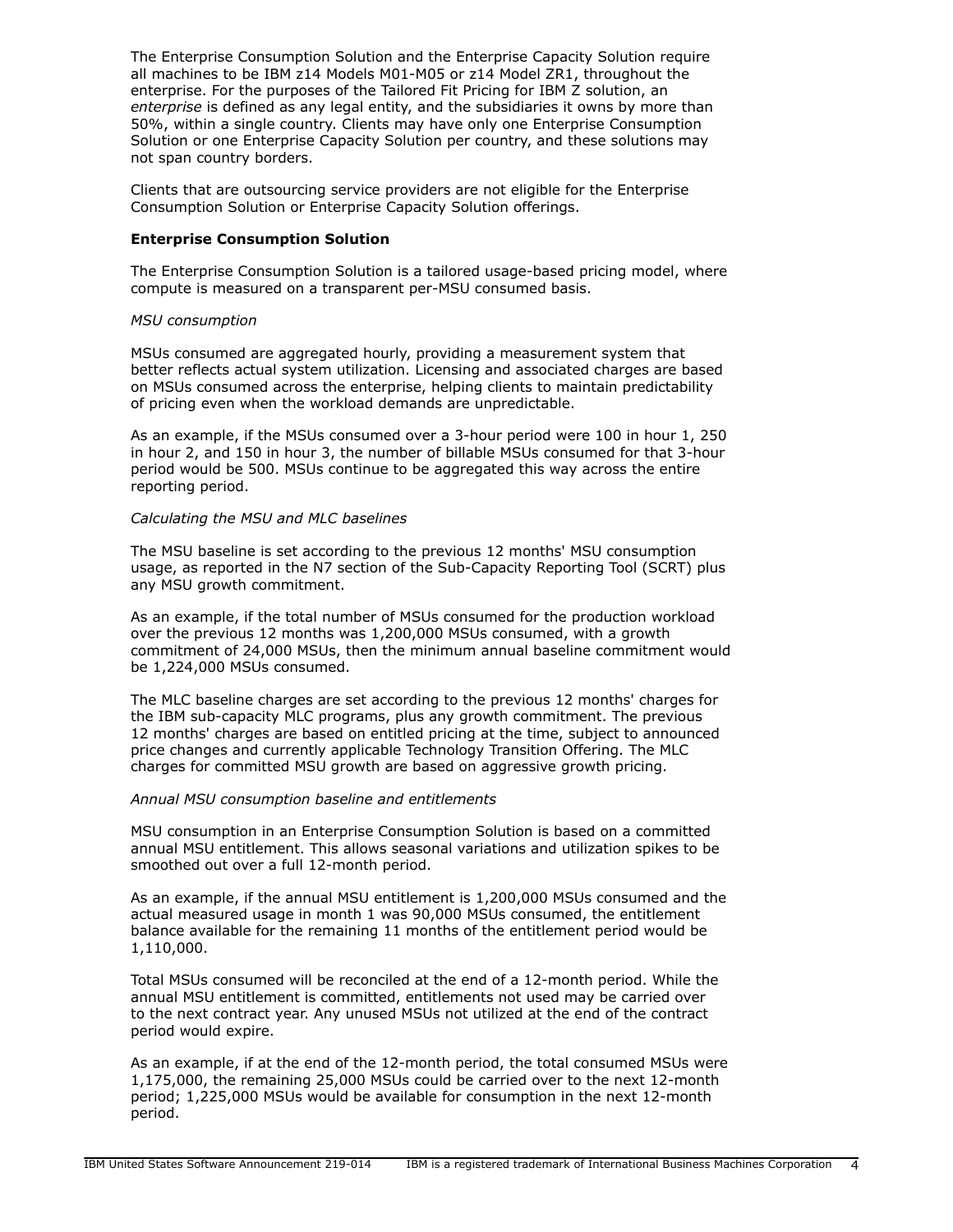All MSU consumption above the committed annual MSU entitlement is eligible for growth pricing.

## *Multiple production consumption environments*

The pricing container technology is used to group production LPARs into a single production container, for the purposes of measuring the scope of that workload. In certain cases, more than one production container may be established; for example, in cases where software program use varies significantly between production LPARs or is limited to a subset of the LPARs. In this case, separate MSU and MLC baselines would be established for each production container.

## *MLC program entitlements and measurements*

Once the MLC baseline is set, individual MLC software programs and features are not measured or charged individually. Charges are based on the total number of MSUs consumed across all LPARs defined to the production container, regardless of which LPARs the defined set of software programs are running in at any given time. This greatly improves deployment flexibility, removing the need for LPARlevel micromanagement of individual programs in order to manage individual MLC software programs charges.

## *Additional price/performance for all growth*

The Enterprise Consumption Solution offers aggressive pricing for all workload growth above the committed annual MSU baseline entitlement. All growth above the baseline, including growth of existing workloads and the addition of new applications, automatically qualifies. A typical client can expect at least 50% MLC price/performance for incremental MSU consumed above their baseline. No additional tagging or tracking is required.

As an example, if the annual MSU entitlement is 1,200,000 MSUs consumed and the actual reported annual usage was 1, 400,000 MSUs consumed, all the additional 200,000 MSUs consumed would receive the growth price.

## *Monthly charges and MSU reconciliations*

Monthly charges are calculated and billed at the initial baseline rate throughout the 12-month period. These charges are subject to changes to the applicable Technology Transition Offering as well as announced price changes.

MSU consumption will be tracked against the annual baseline commitment. Any usage above the committed MSU baseline will be billed at the contracted growth rate price and are also subject to the applicable Technology Transition Offering and announced price changes.

## *Application Development and Test Pricing*

Charges for development and test workloads within the Enterprise Consumption Solution are based on the previously announced Application Development and Test Solution. This offers the flexibility to run substantially greater DevTest workloads, without increasing capacity-based IBM Monthly License Charges for those workloads.

The container pricing technology is used to group DevTest LPARs into a single DevTest container for the purposes of measuring and billing that workload separately from production container workloads.

For more information on the Application Development and Test Solution, see Software Announcement [218-324](http://www.ibm.com/common/ssi/cgi-bin/ssialias?infotype=an&subtype=ca&appname=gpateam&supplier=897&letternum=ENUS218-324), dated October 2, 2018, and Software Announcement [217-490](http://www.ibm.com/common/ssi/cgi-bin/ssialias?infotype=an&subtype=ca&appname=gpateam&supplier=897&letternum=ENUS217-490), dated November 14, 2017.

## *IPLA program terms in the Enterprise Consumption Solution*

The Enterprise Consumption Solution is a comprehensive alternative to the R4HA sub-capacity model for both MSU-based sub-capacity MLC and IPLA programs.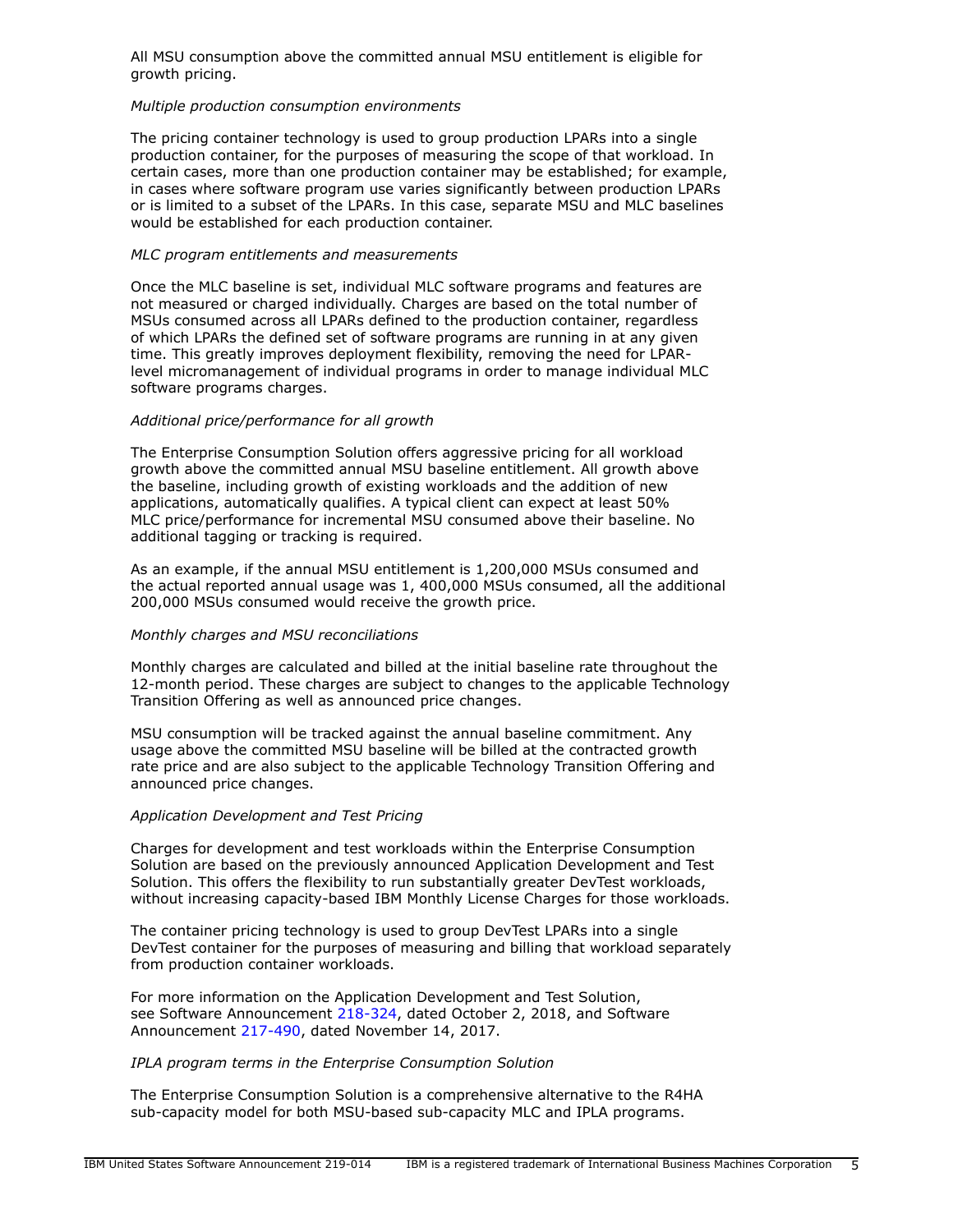IBM MSU-based IPLA software within the Enterprise Consumption Solution may be licensed with reference to the overall MSU consumption of the production workloads, plus the total size of the Application Development and Test solution. Existing entitlements for eligible programs will be converted to annual consumed MSU entitlements for the Enterprise Consumption Solution. Alternatively, clients may acquire license entitlement for the total physical MSU capacity available within the enterprise.

Licensing terms such as execution-based, z/OS-based, and reference-based terms are all R4HA-based terms and are therefore not available within the Enterprise Consumption Solution.

## *Enterprise Consumption Solution terms*

- Non-capacity-based MLC programs, which include Flat Workload License Charges (FWLC) and Tiered Workload License Charges (TWLC) programs, continue to be licensed per their announced pricing metric and terms.
- Machine-based IPLA programs are not eligible for sub-capacity pricing and continue to be licensed per their announced pricing metric and terms.
- IBM software programs within the Enterprise Consumption Solution continue to be subject to any applicable Technology Transition Offering and announced price changes.

## **Enterprise Capacity Solution**

The Enterprise Capacity Solution is a tailored full-capacity licensing model, offering the maximum level of cost predictability and simplicity. It is a highly customized priced offering, designed for clients who are adding substantial new workloads or are growing existing workloads significantly and require complete predictability of costs.

Clients are charged for a defined list of IBM MLC programs and are able to use those programs anywhere within the full capacity environment.

## *MSU capacity entitlement*

Under the Enterprise Capacity Solution, IBM MLC and IPLA software entitlements are referenced to the overall size of the physical environment. The physical environment is defined by the rated MSUs of the machines in the enterprise, within a single country.

As an example, if within a single country, the enterprise consisted of two IBM z14 machines, each of which are rated at 2,055 MSUs, then the MSU capacity entitlement would be 4,110 MSUs.

## *IBM MLC and IPLA program entitlements*

IBM MLC costs for the Enterprise Capacity Solution are set according to the previous 12 months' charges for the IBM MLC programs, plus an amount agreed to between IBM and the client to reflect estimated growth of the client's individual workloads. This increase in price will reflect allowances for substantially increased application development and test capacity, as well as aggressive growth pricing for new and existing applications.

IBM IPLA license entitlement is also required for the total physical MSU capacity available within the enterprise. Any increase in IPLA entitlement requirements will also reflect allowances for substantially increased DevTest capacity, as well as aggressive growth pricing for new and existing applications.

## *Flexibility of software deployments*

Under the Enterprise Capacity Solution, all MLC and IPLA software programs are entitled to the size of the physical environment. This greatly improves deployment flexibility, removing the need for LPAR-level micromanagement of individual programs in order to manage IBM software program entitlement requirements and charges.